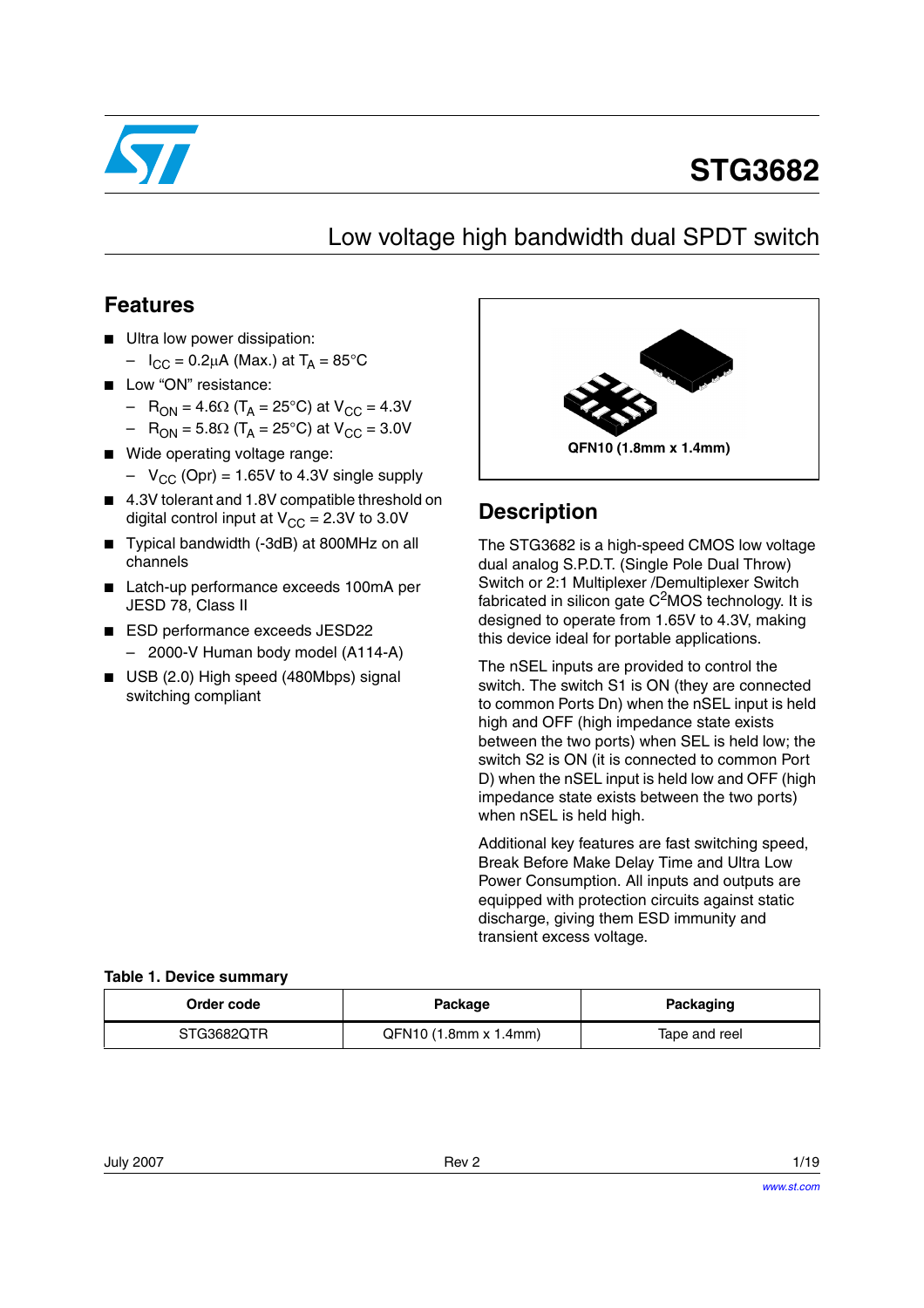## **Contents**

| $\blacksquare$          |                                                                                                                |
|-------------------------|----------------------------------------------------------------------------------------------------------------|
|                         | 1.1                                                                                                            |
|                         |                                                                                                                |
| $\mathbf{2}$            |                                                                                                                |
| 3                       |                                                                                                                |
|                         | 3.1                                                                                                            |
| $\overline{\mathbf{4}}$ |                                                                                                                |
| 5                       | Test circuits (a) and the contract of the contract of the contract of the Test of Test and Test and Test and T |
| 6                       |                                                                                                                |
| $\overline{7}$          |                                                                                                                |

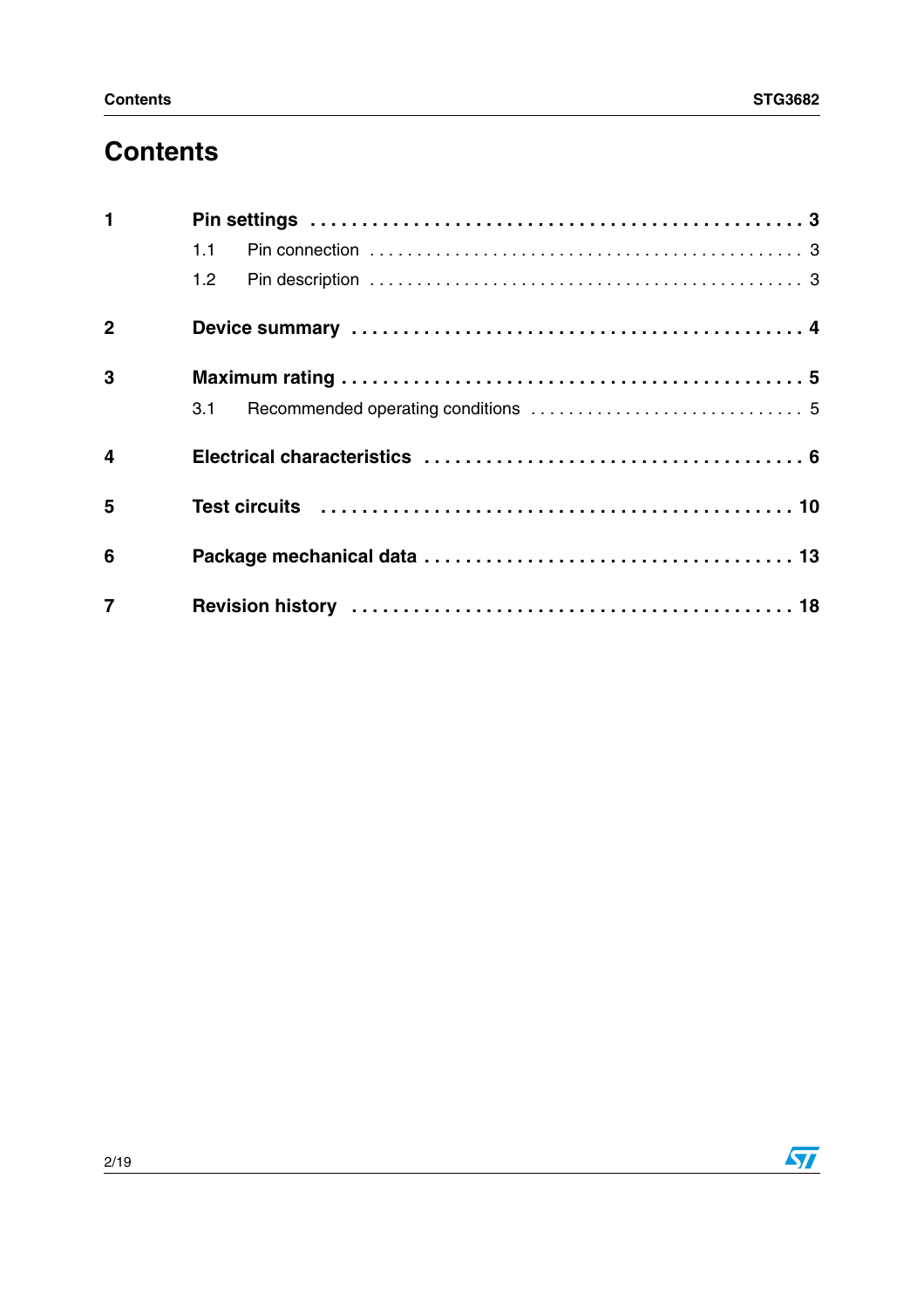## <span id="page-2-0"></span>**1 Pin settings**

### <span id="page-2-1"></span>**1.1 Pin connection**

**Figure 1. Pin connection** (top through view)



### <span id="page-2-2"></span>**1.2 Pin description**

### **Table 2. Pin description**

| Pin $N^\circ$ | Symbol             | Name and function        |
|---------------|--------------------|--------------------------|
| 1,3,6,8       | 1S1, 1S2, 2S1, 2S2 | Independent channels     |
| 2,7           | D1,D2              | Common channels          |
| 10,4          | SEL1, SEL2         | Control                  |
| 9             | VCC                | Possitive supply voltage |
| 5             | GND                | Ground (0V)              |

*Note: Exposed pad must be soldered to a floating plane. Do NOT connect to power or ground.*

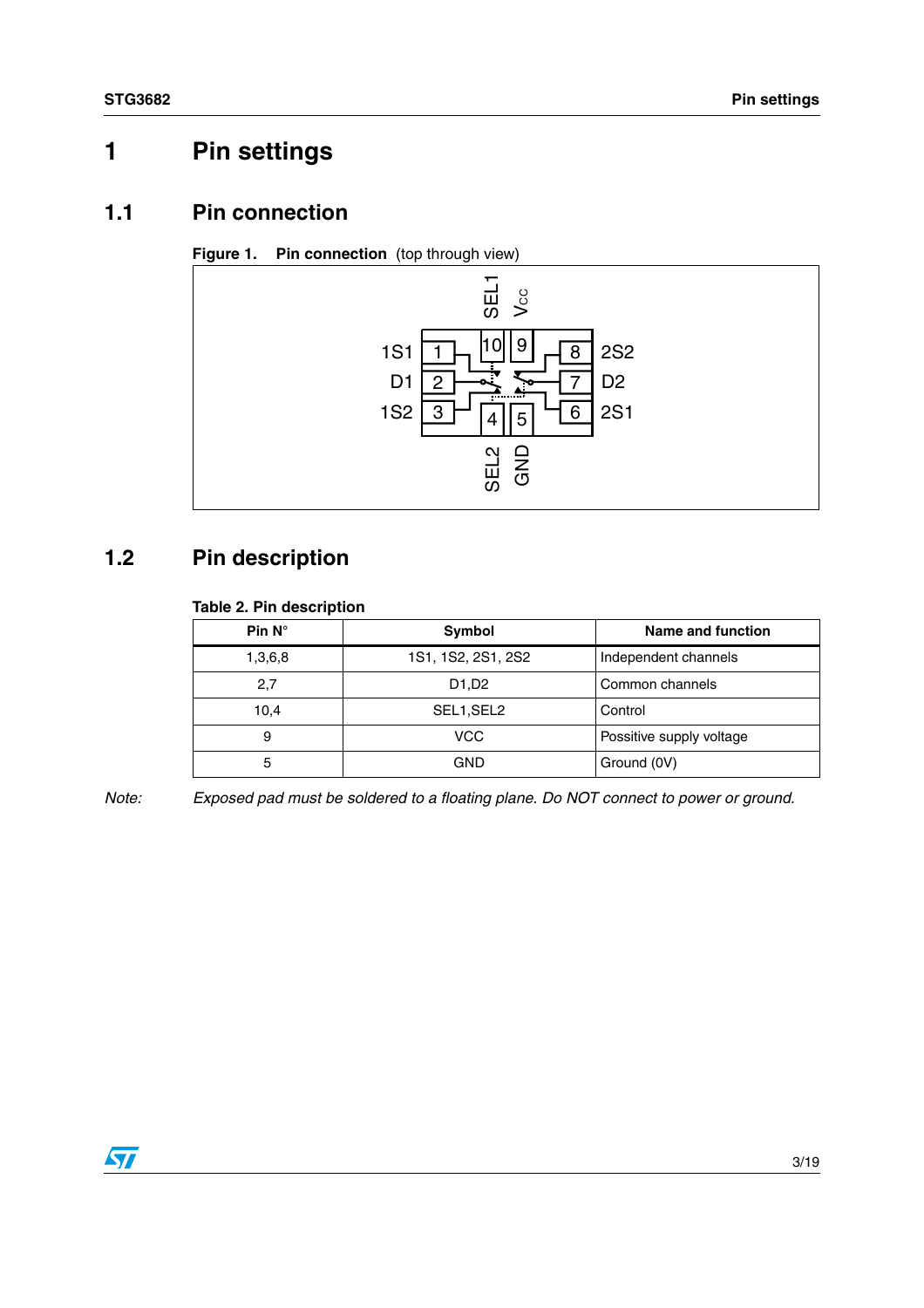## <span id="page-3-0"></span>**2 Device summary**



### **Figure 2. Input equivalent circuit**

### **Table 3. Truth table**

| <b>SEL</b> | <b>Switch S1</b> | <b>Switch S2</b> |
|------------|------------------|------------------|
|            | ОN               | OFF $(1)$        |
|            | OFF $(1)$        | ΟN               |

1. High impedance

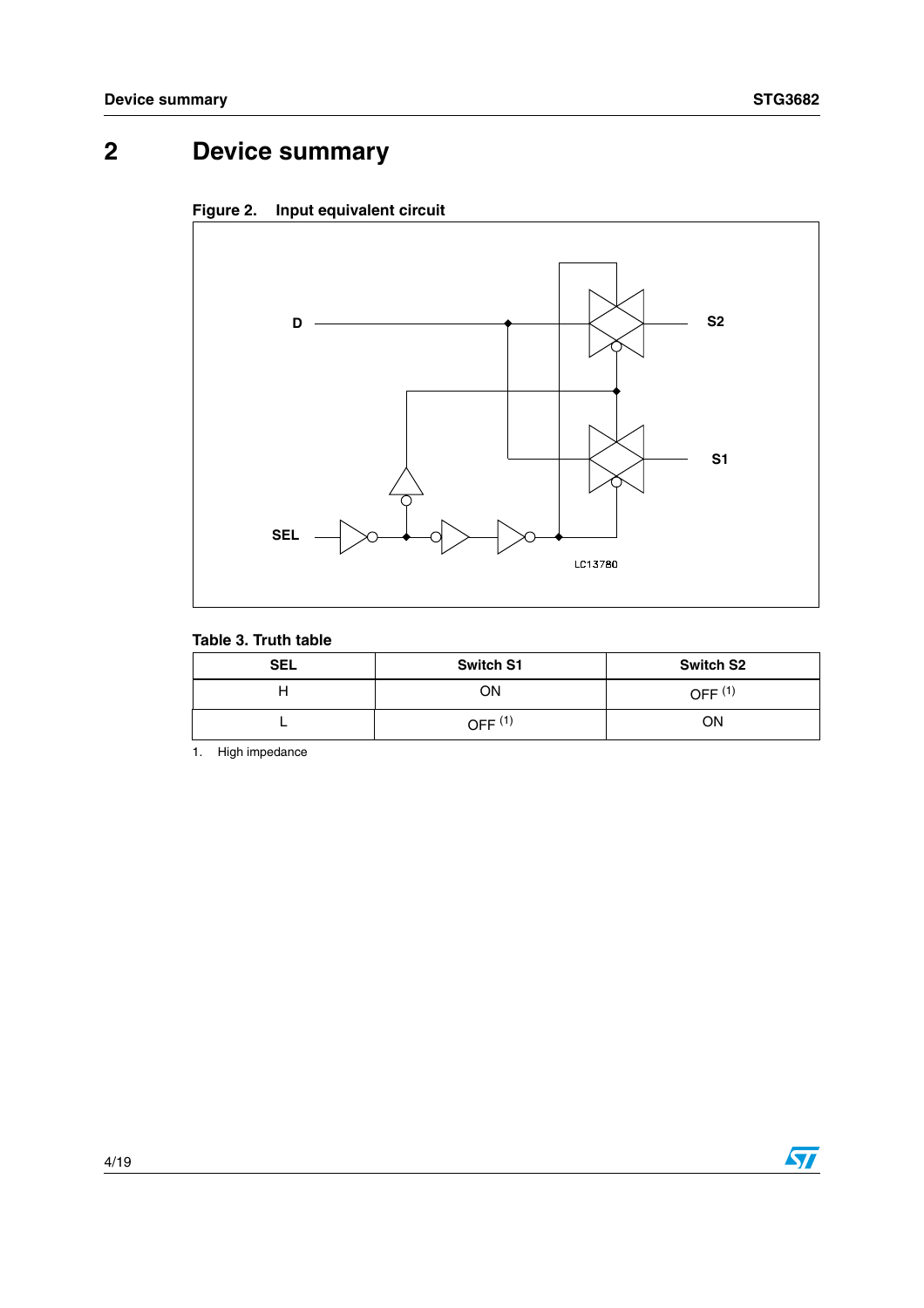## <span id="page-4-0"></span>**3 Maximum rating**

Stressing the device above the rating listed in the "Absolute Maximum Ratings" table may cause permanent damage to the device. These are stress ratings only and operation of the device at these or any other conditions above those indicated in the Operating sections of this specification is not implied. Exposure to Absolute Maximum Rating conditions for extended periods may affect device reliability. Refer also to the STMicroelectronics SURE Program and other relevant quality documents.

| Symbol                      | <b>Parameter</b>                                          | <b>Value</b>             | Unit        |
|-----------------------------|-----------------------------------------------------------|--------------------------|-------------|
| $\rm v_{\rm cc}$            | Supply voltage                                            | $-0.5$ to 5.5            | V           |
| $V_{\parallel}$             | DC input voltage                                          | $-0.5$ to $V_{CC}$ + 0.5 | v           |
| $V_{IC}$                    | DC control input voltage                                  | $-0.5$ to 5.5            | v           |
| $V_{\rm O}$                 | DC output voltage                                         | -0.5 to $V_{CC}$ + 0.5   | v           |
| <b>I</b> <sub>IKC</sub>     | DC input diode current on control pin $(V_{\rm SFI}$ <0V) | $-50$                    | mA          |
| $I_{\mathsf{IK}}$           | DC input diode current $(V_{\rm SFI}$ <0V)                | ±50                      | mA          |
| <b>I</b> <sub>OK</sub>      | DC output diode current                                   | ±20                      | mA          |
| $I_{\rm O}$                 | DC output current                                         | ±128                     | mA          |
| $I_{OP}$                    | DC output current peak (pulse at 1ms, 10% duty cycle)     | ±300                     | mA          |
| $I_{CC}$ or<br><b>I</b> GND | DC V <sub>CC</sub> or ground current                      | ±100                     | mA          |
| $P_D$                       | Power dissipation at $T_A = 70^{\circ}C^{(1)}$            | 1120                     | mW          |
| $T_{\text{stg}}$            | Storage temperature                                       | $-65$ to 150             | $^{\circ}C$ |
| $T_{L}$                     | Lead temperature (10 sec)                                 | 300                      | $^{\circ}C$ |

1. Derate above 70ºC by 18.5mW/C

### <span id="page-4-1"></span>**3.1 Recommended operating conditions**

#### **Table 5. Recommended operating conditions**

| Symbol          | <b>Parameter</b>                 | Value                         | <b>Unit</b> |      |  |
|-----------------|----------------------------------|-------------------------------|-------------|------|--|
| $V_{\rm CC}$    | Supply voltage <sup>(1)</sup>    | 1.65 to 4.3                   | v           |      |  |
| $V_{\parallel}$ | Input voltage                    | 0 to $V_{CC}$                 | v           |      |  |
| $V_{IC}$        | Control input voltage            | 0 to $4.3$                    | v           |      |  |
| Vo              | Output voltage                   | 0 to $V_{CC}$                 | V           |      |  |
| $T_{op}$        | Operating temperature            |                               | $-40$ to 85 | °C   |  |
| dt/dv           | Input rise and fall time control | $V_{CC}$ = 1.65V to 2.7V      | 0 to 20     |      |  |
|                 | input                            | $V_{\text{CC}}$ = 3.0 to 4.3V | $0$ to 10   | ns/V |  |

1. Truth Table guaranteed: 1.2V to 4.3V

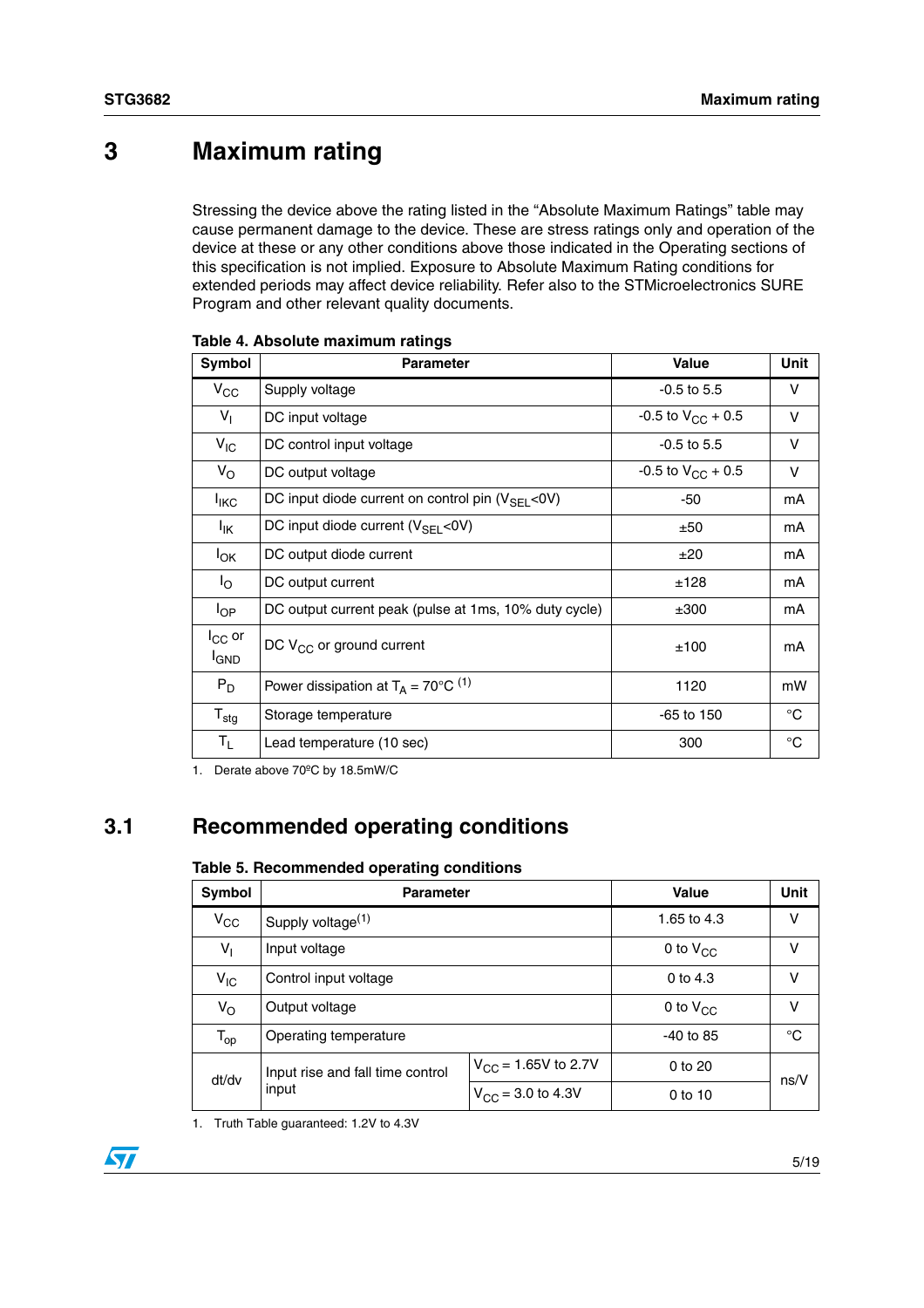## <span id="page-5-0"></span>**4 Electrical characteristics**

### **Table 6. DC specifications**

|                   |                                              | <b>Test conditions</b> |                                       |                   | Value               |      |              |             |          |
|-------------------|----------------------------------------------|------------------------|---------------------------------------|-------------------|---------------------|------|--------------|-------------|----------|
| <b>Symbol</b>     | <b>Parameter</b>                             |                        |                                       |                   | $T_A = 25^{\circ}C$ |      |              | -40 to 85°C | Unit     |
|                   |                                              | Vcc (V)                |                                       | Min<br><b>Typ</b> |                     | Max  | Min          | Max         |          |
|                   |                                              | $1.65 - 1.95$          |                                       | $0.65V_{CC}$      |                     |      | $0.65V_{CC}$ |             |          |
|                   |                                              | $2.3 - 2.5$            |                                       | 1.2               |                     |      | 1.2          |             |          |
| $V_{\text{IH}}$   | High level<br>input voltage                  | $2.7 - 3.0$            |                                       | 1.3               |                     |      | 1.3          |             | v        |
|                   |                                              | $3.3 - 3.6$            |                                       | 1.4               |                     |      | 1.4          |             |          |
|                   |                                              | 4.3                    |                                       | 1.6               |                     |      | 1.6          |             |          |
|                   |                                              | 1.65-1.95              |                                       |                   |                     | 0.25 |              |             |          |
|                   |                                              | $2.3 - 2.5$            |                                       |                   |                     | 0.25 |              |             |          |
| $V_{IL}$          | Low level<br>input voltage                   | $2.7 - 3.0$            |                                       |                   |                     | 0.25 |              |             | v        |
|                   |                                              | $3.3 - 3.6$            |                                       |                   |                     | 0.30 |              |             |          |
|                   |                                              | 4.3                    |                                       |                   |                     | 0.40 |              |             |          |
| $R_{PEAK}$        | Switch ON<br>peak<br>resistance              | 1.8                    |                                       |                   | 12.0                | 16.0 |              |             |          |
|                   |                                              | 2.7                    | $V_S = 0V$ to $V_{CC}$<br>$I_S = 8mA$ |                   | 6.3                 | 8.0  |              |             | $\Omega$ |
|                   |                                              | 3.0                    |                                       |                   | 5.8                 | 7.5  |              |             |          |
|                   |                                              | 3.7                    |                                       |                   | 5.0                 | 6.5  |              |             |          |
|                   |                                              | 4.3                    |                                       |                   | 4.6                 | 6.0  |              |             |          |
| $R_{ON}$          | Switch On                                    | 3.0                    | $V_S = 3V I_S = 8mA$                  |                   | 4.0                 | 5.2  |              |             | $\Omega$ |
|                   | resistance                                   | 3.0                    | $V_S = 0.8V I_S = 8mA$                |                   | 5.0                 | 6.5  |              |             |          |
|                   | ON                                           | 1.8                    |                                       |                   |                     |      |              |             |          |
|                   | resistance                                   | 2.7                    | $V_S \otimes R_{ON}$ Max              |                   |                     |      |              |             |          |
| $\Delta R_{ON}$   | match                                        | 3.0                    | $I_S = 8mA$                           |                   | 0.3                 |      |              |             | Ω        |
|                   | between<br>channels <sup>(1)</sup>           | 3.7                    |                                       |                   |                     |      |              |             |          |
|                   |                                              | 4.3                    |                                       |                   |                     |      |              |             |          |
|                   |                                              | 1.8                    |                                       |                   | 6.6                 |      |              |             |          |
|                   | ON                                           | 2.7                    | $V_S = 0V$ to $V_{CC}$                |                   | 2.0                 |      |              |             |          |
| R <sub>FLAT</sub> | resistance                                   | 3.0                    | $I_S = 8mA$                           |                   | 1.7                 |      |              |             | Ω        |
|                   | flatness <sup>(2)</sup>                      | $\overline{3.7}$       |                                       |                   | 1.5                 |      |              |             |          |
|                   |                                              | 4.3                    |                                       |                   | 1.6                 |      |              |             |          |
| $I_{OFF}$         | OFF state<br>leakage<br>current<br>(SN), (D) | 4.3                    | $V_S = 0.3$ or 4V                     |                   |                     | ±20  |              | ±100        | nA       |

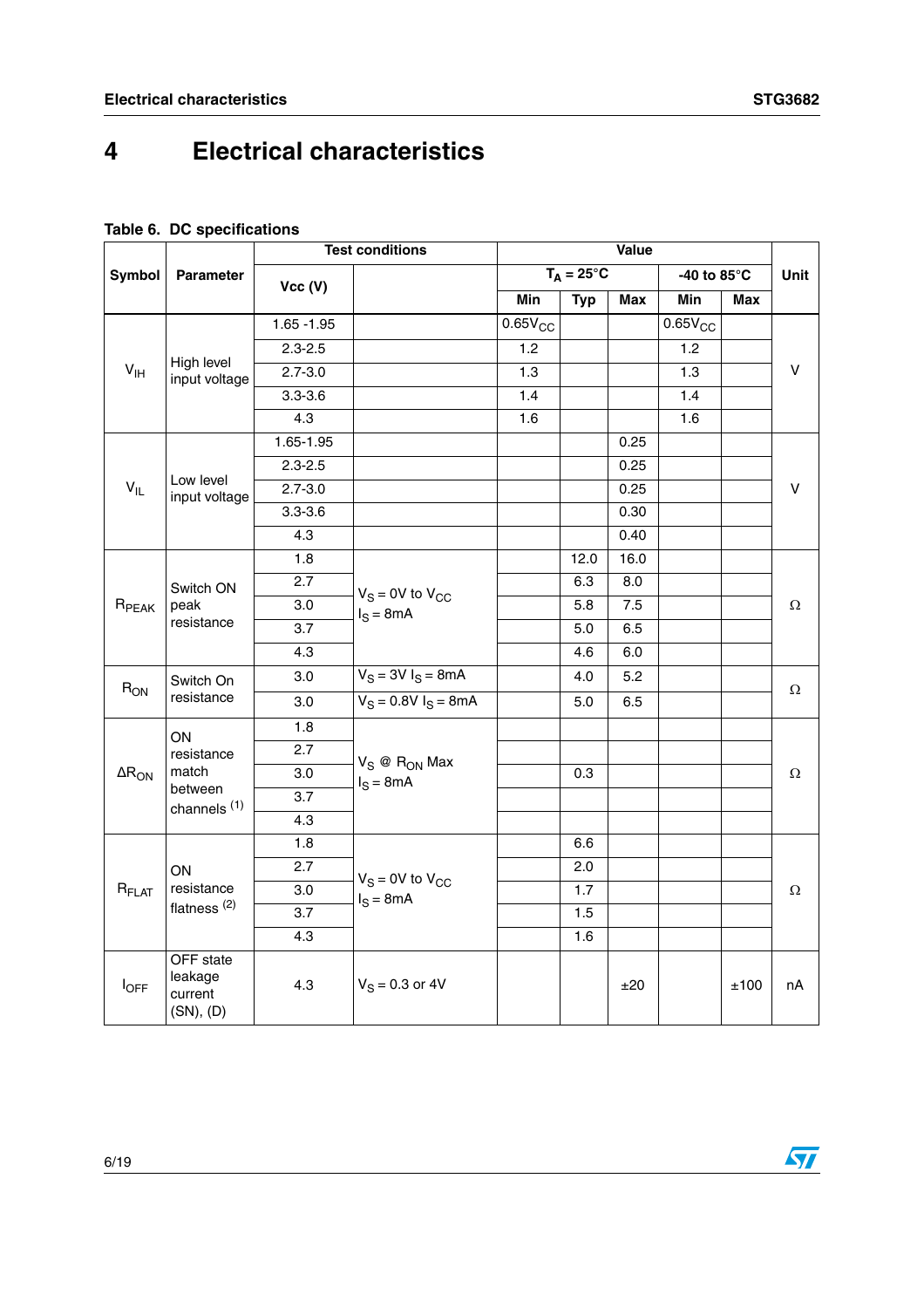|              |                                                          | <b>Test conditions</b> |                                         |                                      | <b>Value</b>        |            |                       |      |      |  |
|--------------|----------------------------------------------------------|------------------------|-----------------------------------------|--------------------------------------|---------------------|------------|-----------------------|------|------|--|
| Symbol       | <b>Parameter</b>                                         |                        |                                         |                                      | $T_A = 25^{\circ}C$ |            | -40 to 85 $\degree$ C |      | Unit |  |
|              |                                                          | Vcc (V)                |                                         | <b>Min</b>                           | <b>Typ</b>          | <b>Max</b> | Min                   | Max  |      |  |
| $I_{IN}$     | Input<br>leakage<br>current                              | 0 to $4.3$             | $V_{\rm SFI} = 0$ to 4.3V               |                                      |                     | ±0.1       |                       | ±1   | μA   |  |
| $I_{\rm CC}$ | Quiescent<br>supply<br>current                           | 1.65 to 4.3            | $V_{\text{SEL}} = V_{\text{CC}}$ or GND |                                      |                     | ±0.1       |                       | ±1.0 | μA   |  |
| <b>ICCLV</b> | Quiescent<br>supply<br>current low<br>voltage<br>driving |                        |                                         | $V_{1-2SEL}$<br>$V_{3-4SEL} = 1.65V$ |                     | ±37        | ±50                   |      | ±100 |  |
|              |                                                          | 4.3                    | $V_{1-2SEL}$<br>$V_{3-4SEL} = 1.80V$    |                                      | ±33                 | ±40        |                       | ±50  | μA   |  |
|              |                                                          |                        | $V_{1-2SEL}$<br>$V_{3-4SEL} = 2.60V$    |                                      | ±11                 | ±20        |                       | ±30  |      |  |

#### **Table 6. DC specifications**

1. Note 1:  $\triangle$ Ron = max lmSN-nSNI, where m = 1..4 and n = 1..4, N = 1..2

2. Flatness is defined as the difference between the maximum and minimum value of on-resistance as measured over the specified analog signal ranges.

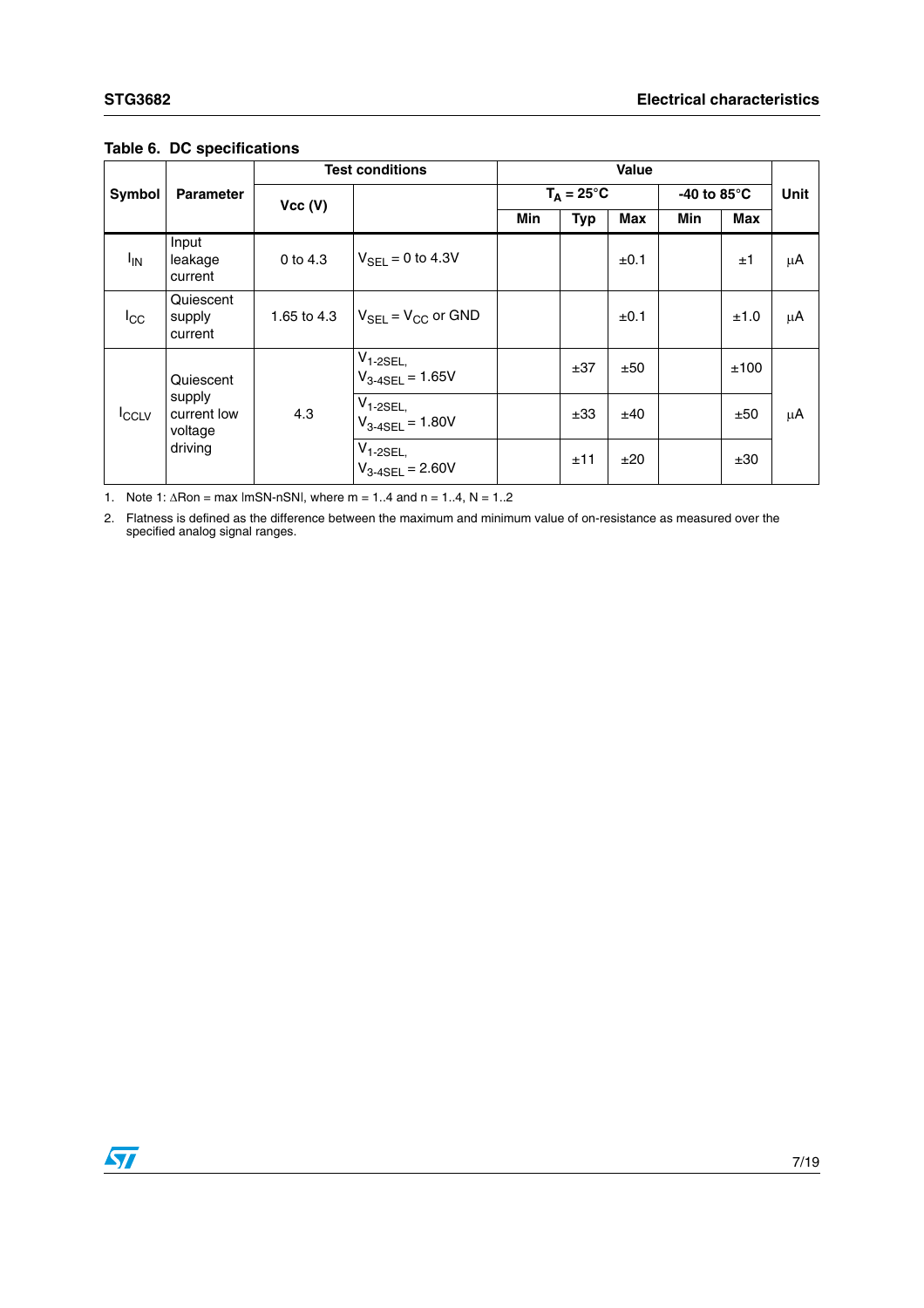|                                     |                             | <b>Test conditions</b> |                                  |              |                     |            |     |                       |      |
|-------------------------------------|-----------------------------|------------------------|----------------------------------|--------------|---------------------|------------|-----|-----------------------|------|
| <b>Symbol</b>                       | <b>Parameter</b>            | Vcc (V)                |                                  |              | $T_A = 25^{\circ}C$ |            |     | -40 to 85 $\degree$ C | Unit |
|                                     |                             |                        |                                  | Min          | <b>Typ</b>          | <b>Max</b> | Min | <b>Max</b>            |      |
|                                     |                             | $1.65 - 1.95$          |                                  |              | 0.30                |            |     |                       |      |
|                                     | Propagation                 | $2.3 - 2.7$            |                                  |              | 0.30                |            |     |                       |      |
| t <sub>PLH</sub> , t <sub>PHL</sub> | delay                       | $3.0 - 3.3$            |                                  |              | 0.25                |            |     |                       | ns   |
|                                     |                             | $3.6 - 4.3$            |                                  |              | 0.25                |            |     |                       |      |
|                                     |                             | 1.65-1.95              | $V_S = 0.8V$                     |              | 31                  |            |     |                       |      |
| t <sub>ON</sub>                     | Turn-ON                     | $2.3 - 2.7$            |                                  |              | 20                  | 26         |     | 34                    | ns   |
|                                     | time                        | $3.0 - 3.3$            | $V_S = 1.5V$                     |              | 15                  | 20         |     | 26                    |      |
|                                     |                             | $3.6 - 4.3$            |                                  |              | 12                  | 15         |     | 20                    |      |
|                                     | Turn-OFF<br>time            | 1.65-1.95              | $V_S = 0.8$                      |              | 22                  |            |     |                       |      |
|                                     |                             | $2.3 - 2.7$            |                                  |              | 14                  | 18         |     | 23                    | ns   |
| $t_{\text{OFF}}$                    |                             | $3.0 - 3.3$            | $V_S = 1.5V$                     |              | 11                  | 14         |     | 18                    |      |
|                                     |                             | $3.6 - 4.3$            |                                  |              | 10                  | 13         |     | 17                    |      |
|                                     |                             | 1.65-1.95              |                                  | $\mathbf{1}$ | $\overline{7}$      |            |     |                       |      |
| $t_D$                               | <b>Break</b><br>before make | $2.3 - 2.7$            | $C_L = 35pF$<br>$R_1 = 50\Omega$ | 1            | 5                   |            |     |                       | ns   |
|                                     | time delay                  | $3.0 - 3.3$            | $V_S = 1.5V$                     | 1            | 4                   |            |     |                       |      |
|                                     |                             | $3.6 - 4.3$            |                                  | $\mathbf{1}$ | 3                   |            |     |                       |      |
|                                     |                             | 1.65                   |                                  |              | 2.8                 |            |     |                       |      |
| Q                                   | Charge                      | 2.3                    | $C_L = 100pF$<br>$V_{GEN} = 0V$  |              | 3.5                 |            |     |                       | pC   |
|                                     | injection                   | 3.0                    | $R_{GEN} = 0\Omega$              |              | 3.8                 |            |     |                       |      |
|                                     |                             | 4.3                    |                                  |              | 5.0                 |            |     |                       |      |

**Table 7. AC electrical characteristics**  $(C_L = 35pF, R_L = 50\Omega, t_r = t_f \le 5ns)$ 

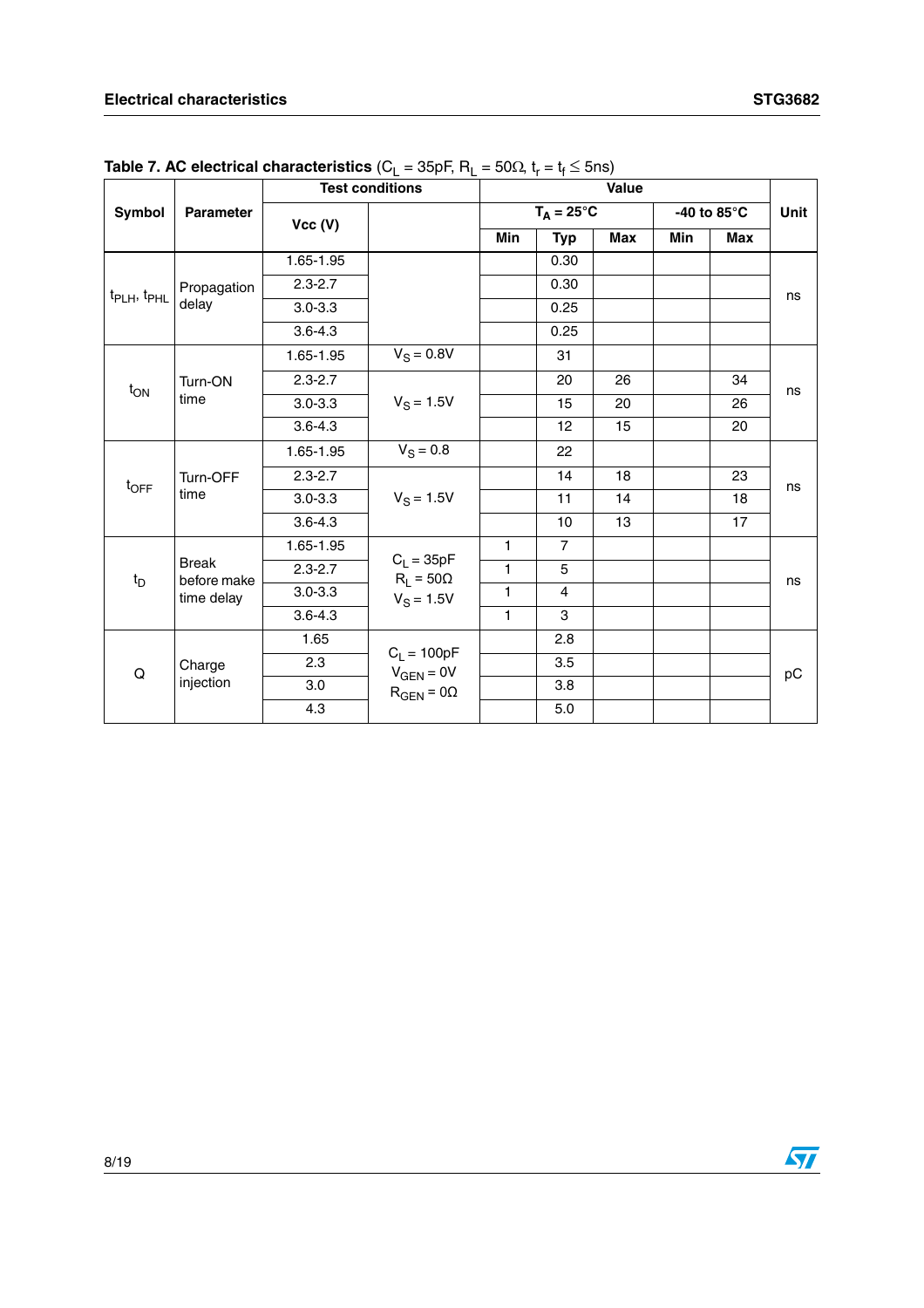|                  | ັ                                                 | ◟<br><b>Test conditions</b> |                                                  | <u>n</u><br><b>Value</b> |       |                     |            |             |             |
|------------------|---------------------------------------------------|-----------------------------|--------------------------------------------------|--------------------------|-------|---------------------|------------|-------------|-------------|
| Symbol           | <b>Parameter</b>                                  |                             |                                                  |                          |       | $T_A = 25^{\circ}C$ |            | -40 to 85°C | <b>Unit</b> |
|                  |                                                   | Vec(V)                      |                                                  | Min                      | Typ   | <b>Max</b>          | <b>Min</b> | Max         |             |
| <b>OIRR</b>      | OFF Isolation (1)                                 | $1.65 - 4.3$                | $V_S = 1V_{RMS}$ , f = 1MHz<br>$Signal = 0$ dBm  |                          | $-79$ |                     |            |             | dB          |
|                  |                                                   |                             | $V_S = 1V_{RMS}$ , f = 10MHz<br>$Signal = 0$ dBm |                          | $-60$ |                     |            |             |             |
|                  | <b>Xtalk</b><br>Crosstalk                         | $1.65 - 4.3$                | $V_S = 1V_{RMS}$ f = 1MHz<br>$Signal = 0$ dBm    |                          | $-78$ |                     |            |             | dB          |
|                  |                                                   |                             | $V_S = 1V_{RMS}$ , f = 10MHz<br>$Signal = 0$ dBm |                          | -61   |                     |            |             |             |
| <b>BW</b>        | -3dB bandwidth                                    | $3.0 - 4.3$                 | $R_1 = 50\Omega$<br>$Signal = 0dBm$              |                          | 800   |                     |            |             | <b>MHz</b>  |
| $D_{G}$          | Differential gain                                 | $3.0 - 4.3$                 | $RL = 150\Omega$                                 |                          | 0.64  |                     |            |             | $\%$        |
| $D_{\mathsf{P}}$ | Differential phase                                | $3.0 - 4.3$                 | $RL = 150\Omega$                                 |                          | 0.1   |                     |            |             | deg         |
| $C_{IN}$         | Control pin input<br>capacitance                  |                             | $V_{CC} = 0V$                                    |                          | 6.2   |                     |            |             |             |
| $C_{ON}$         | Sn Port<br>capacitance when<br>switch is enabled  | 3.3                         | $f = 1$ MHz                                      |                          | 12    |                     |            |             | pF          |
| $C_{OFF}$        | Sn Port<br>capacitance when<br>switch is disabled | 3.3                         | $f = 1$ MHz                                      |                          | 5     |                     |            |             |             |

### <span id="page-8-0"></span>**Table 8. Analog switch characteristics** (C<sub>L</sub> = 5pF, R<sub>L</sub> = 50Ω, T<sub>A</sub> = 25°C)

1. Off Isolation = 20Log10 ( $V_D/V_S$ ),  $V_D$  = output.  $V_S$  = input to off switch.

#### **Table 9. USB related AC electrical characteristics**

| Symbol      |                                                   | <b>Test conditions</b> |                                                                        | <b>Value</b>        |            |            |                       |            |      |
|-------------|---------------------------------------------------|------------------------|------------------------------------------------------------------------|---------------------|------------|------------|-----------------------|------------|------|
|             | <b>Parameter</b>                                  | $V_{CC} (V)$           |                                                                        | $T_A = 25^{\circ}C$ |            |            | -40 to 85 $\degree$ C |            | Unit |
|             |                                                   |                        |                                                                        | Min                 | <b>Typ</b> | <b>Max</b> | Min                   | <b>Max</b> |      |
| $t_{SK(0)}$ | Channel-to-channel skew                           | 3.0 to 3.6             | $C_1 = 10pF$                                                           |                     | 26         |            |                       |            | ps   |
| $t_{SK(P)}$ | Skew of opposite transition<br>of the same output | 3.0 to 3.6             | $C_1 = 10pF$                                                           |                     | 60         |            |                       |            | ps   |
| $T_{\sf J}$ | Total jitter                                      | 3.0 to 3.6             | $R_L = 50\Omega$<br>$C_L = 10pF,$<br>$t_R = t_F = 750ps$<br>at 480Mbps |                     | 130        |            |                       |            | ps   |

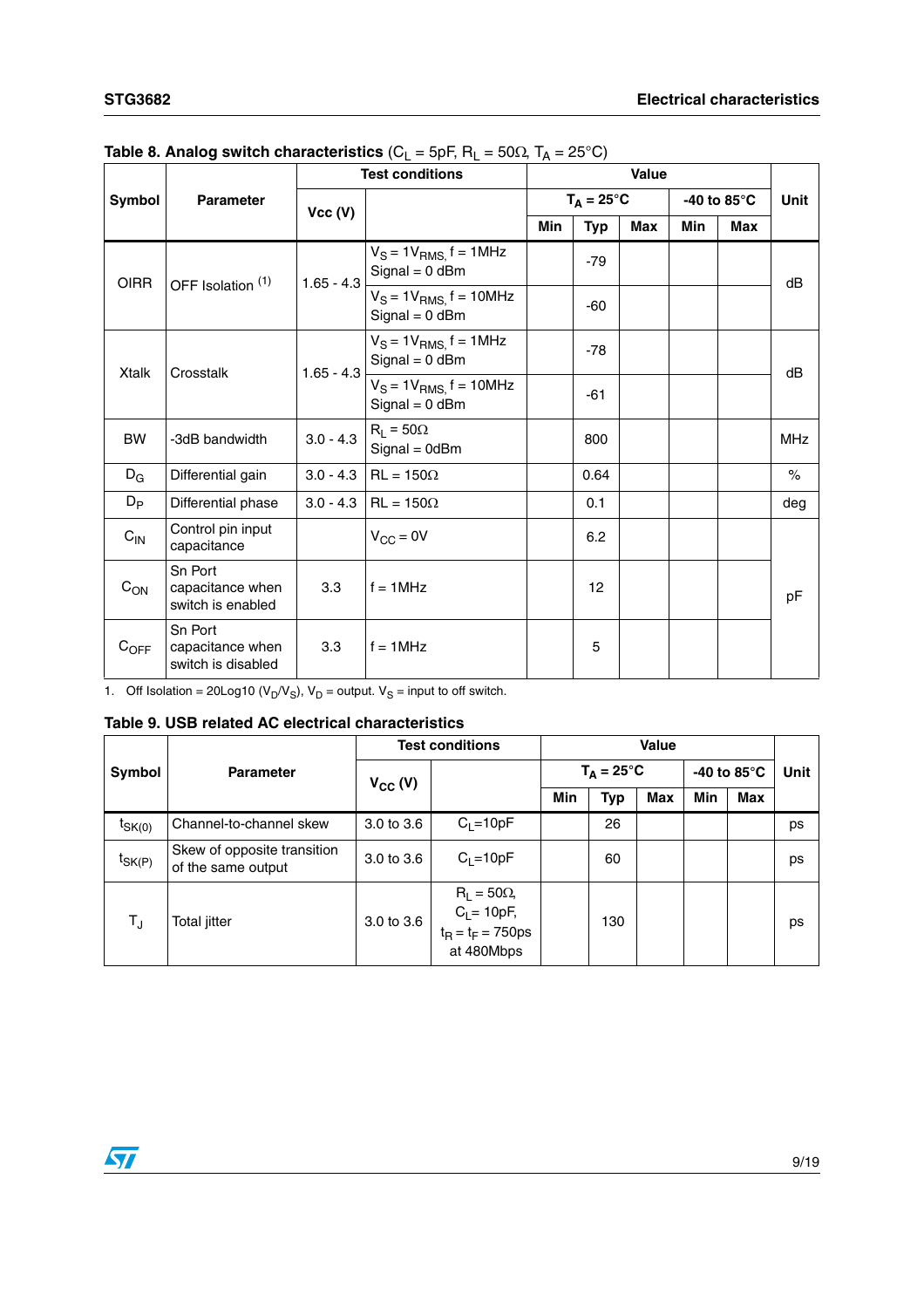## <span id="page-9-0"></span>**5 Test circuits**









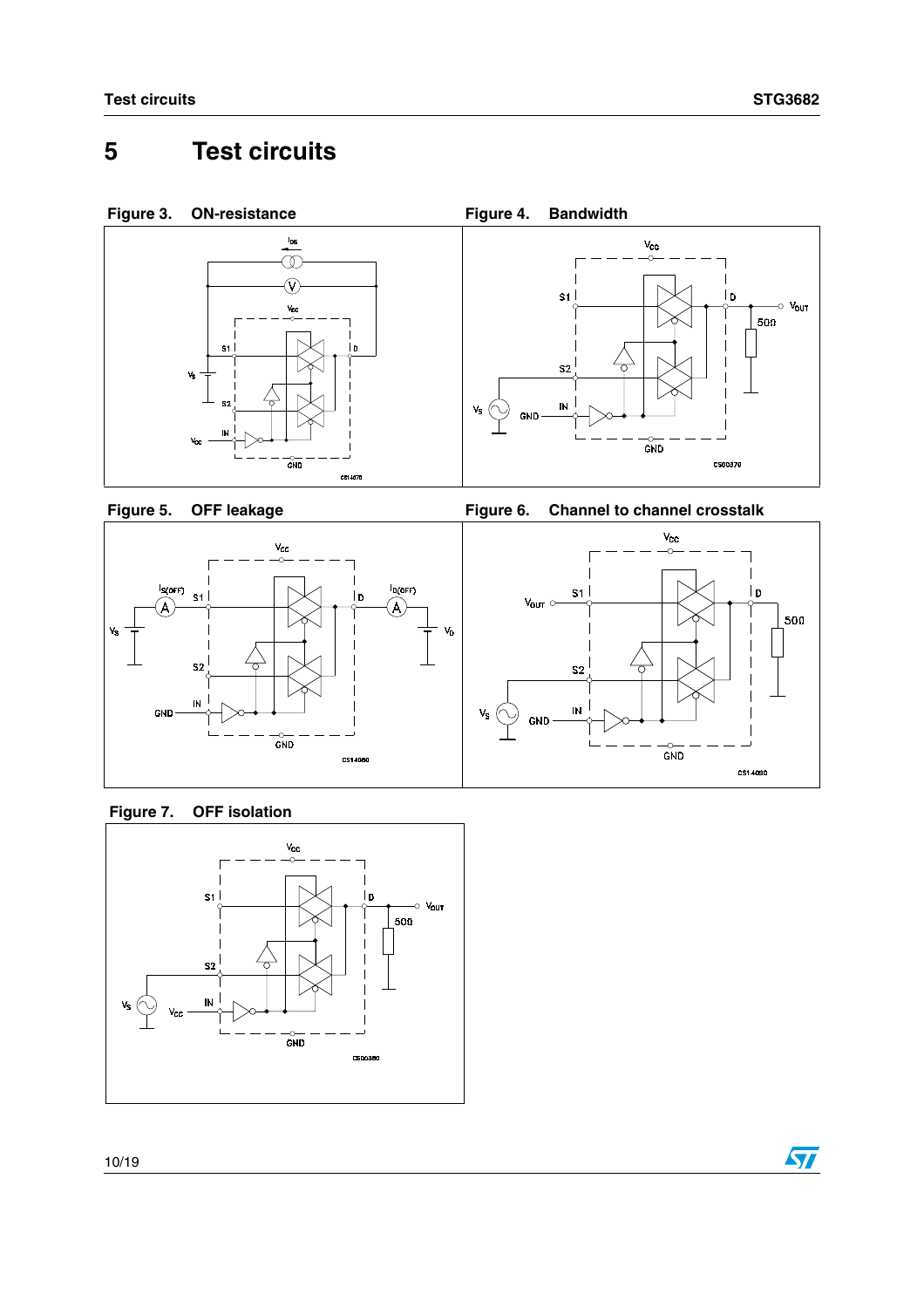### **Figure 8. Test circuit**



- *Note: 1*  $C_L$  *= 5/35pF* or equivalent: (includes jig capacitance)
	- *2 RL* = 50Ω or equivalent
	- *3*  $R_T = Z_{\text{OUT}}$  of pulse generator (typically 50 $\Omega$ )

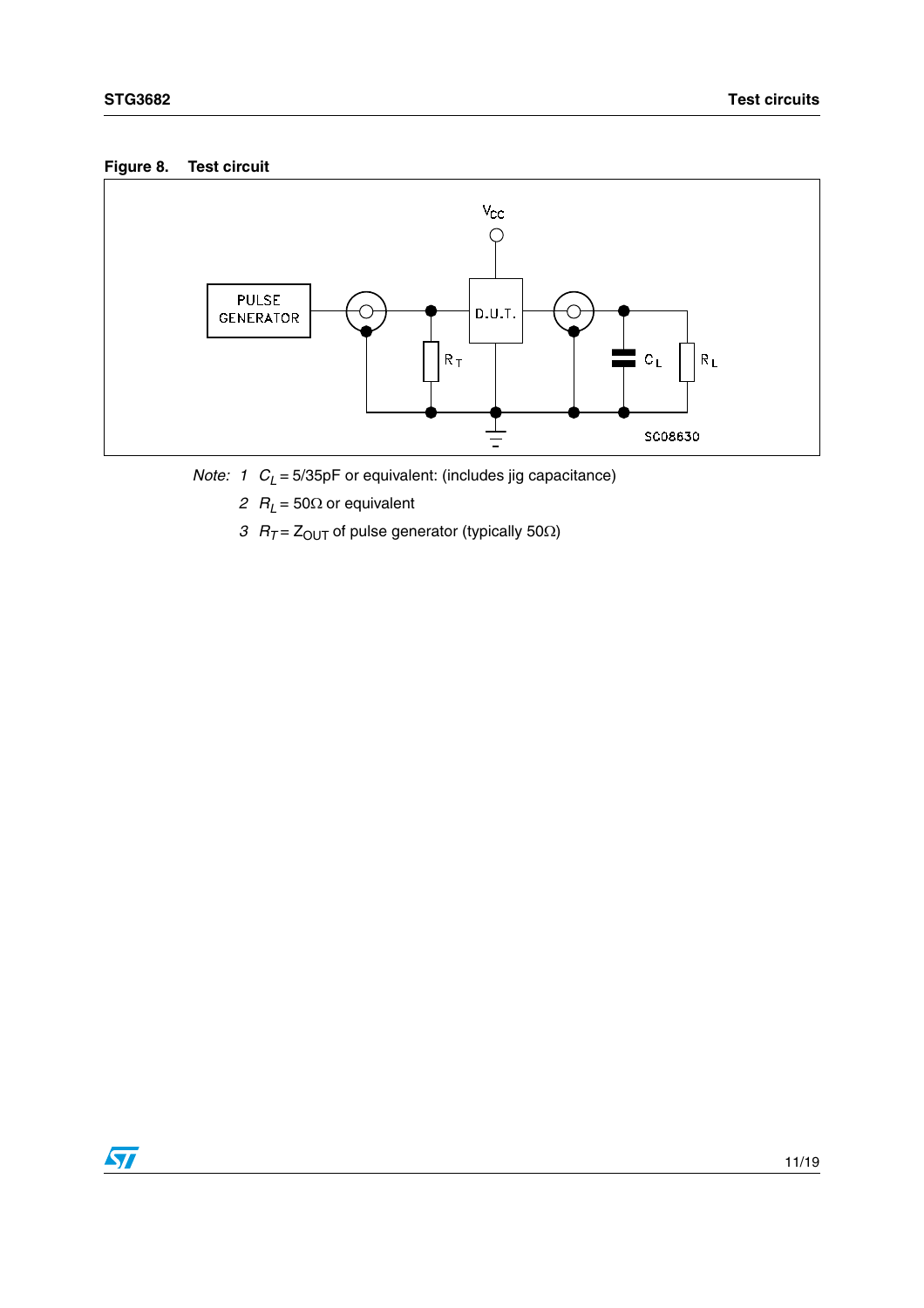

**Figure 9. Break-before-make time delay**





**Figure 11. Turn ON, turn OFF delay time**

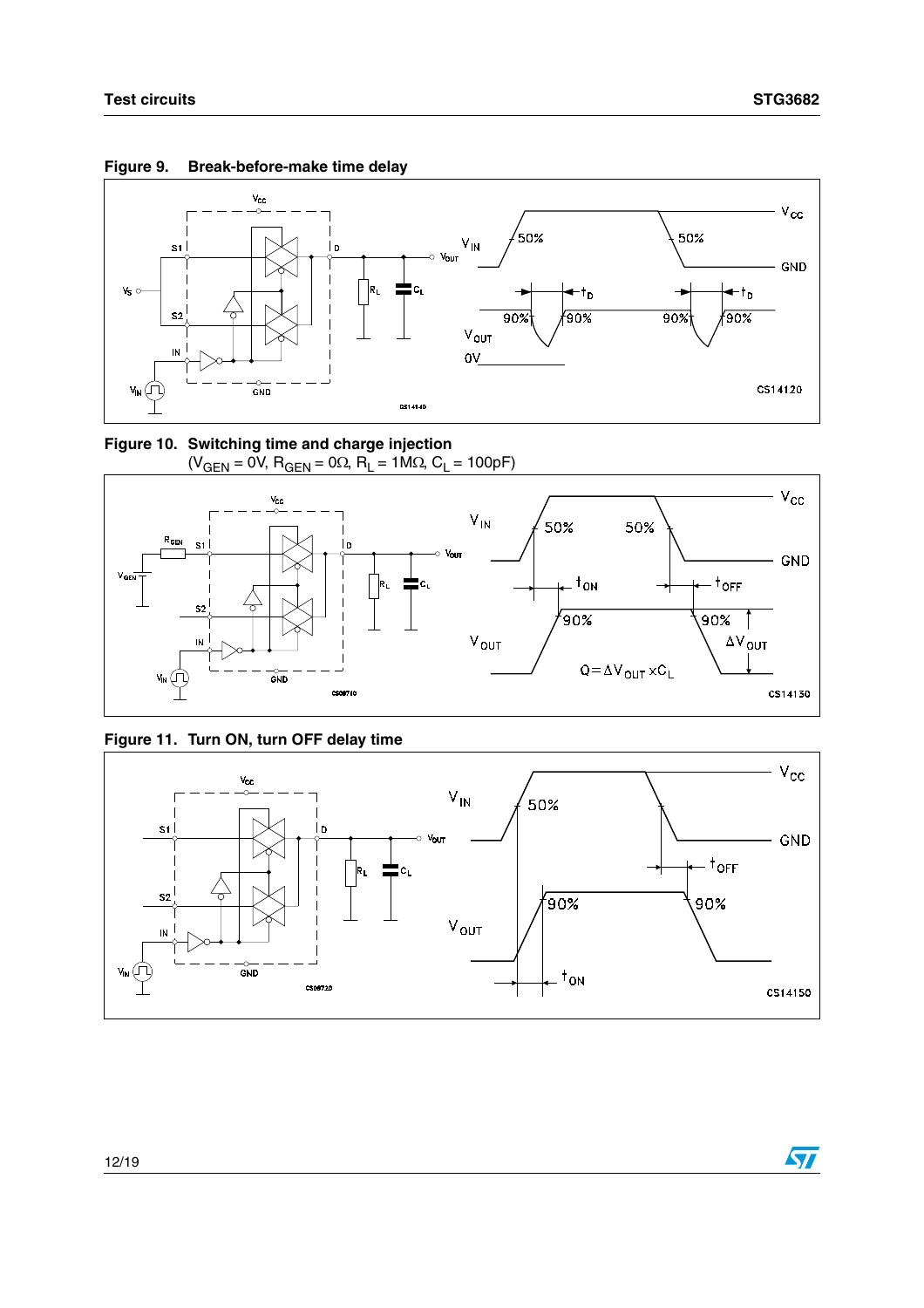## <span id="page-12-0"></span>**6 Package mechanical data**

In order to meet environmental requirements, ST offers these devices in ECOPACK® packages. These packages have a Lead-free second level interconnect . The category of second level interconnect is marked on the package and on the inner box label, in compliance with JEDEC Standard JESD97. The maximum ratings related to soldering conditions are also marked on the inner box label. ECOPACK is an ST trademark. ECOPACK specifications are available at: www.st.com

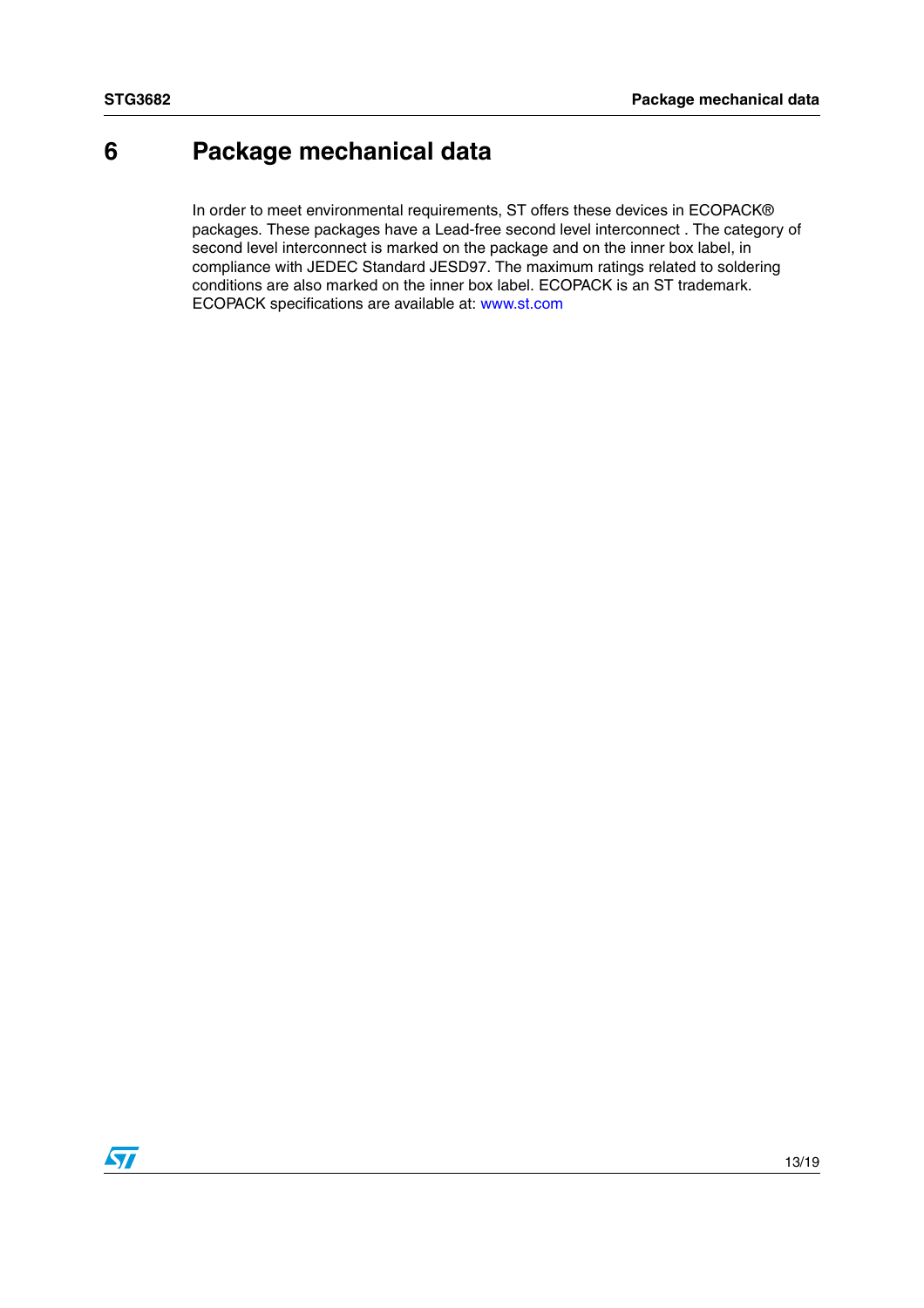$\sqrt{2}$ 

| ref.           | mm         |      |            | inch       |       |       |
|----------------|------------|------|------------|------------|-------|-------|
|                | <b>Nom</b> | Min  | <b>Max</b> | <b>Nom</b> | Min   | Max   |
| A              | 0.50       | 0.45 | 0.55       | 0.020      | 0.017 | 0.021 |
| A <sub>1</sub> | 0.02       | 0    | 0.05       | 0.001      | 0     | 0.002 |
| A3             | 0.127      |      |            | 0.005      | 0     | 0     |
| b              | 0.20       | 0.15 | 0.25       | 0.007      | 0.006 | 0.010 |
| D              | 1.80       | 1.70 | 1.90       | 0.070      | 0.066 | 0.074 |
| E              | 1.40       | 1.30 | 1.50       | 0.055      | 0.051 | 0.059 |
| e              | 0.40       |      |            | 0.015      |       |       |
|                | 0.40       | 0.30 | 0.50       | 0.015      | 0.011 | 0.020 |

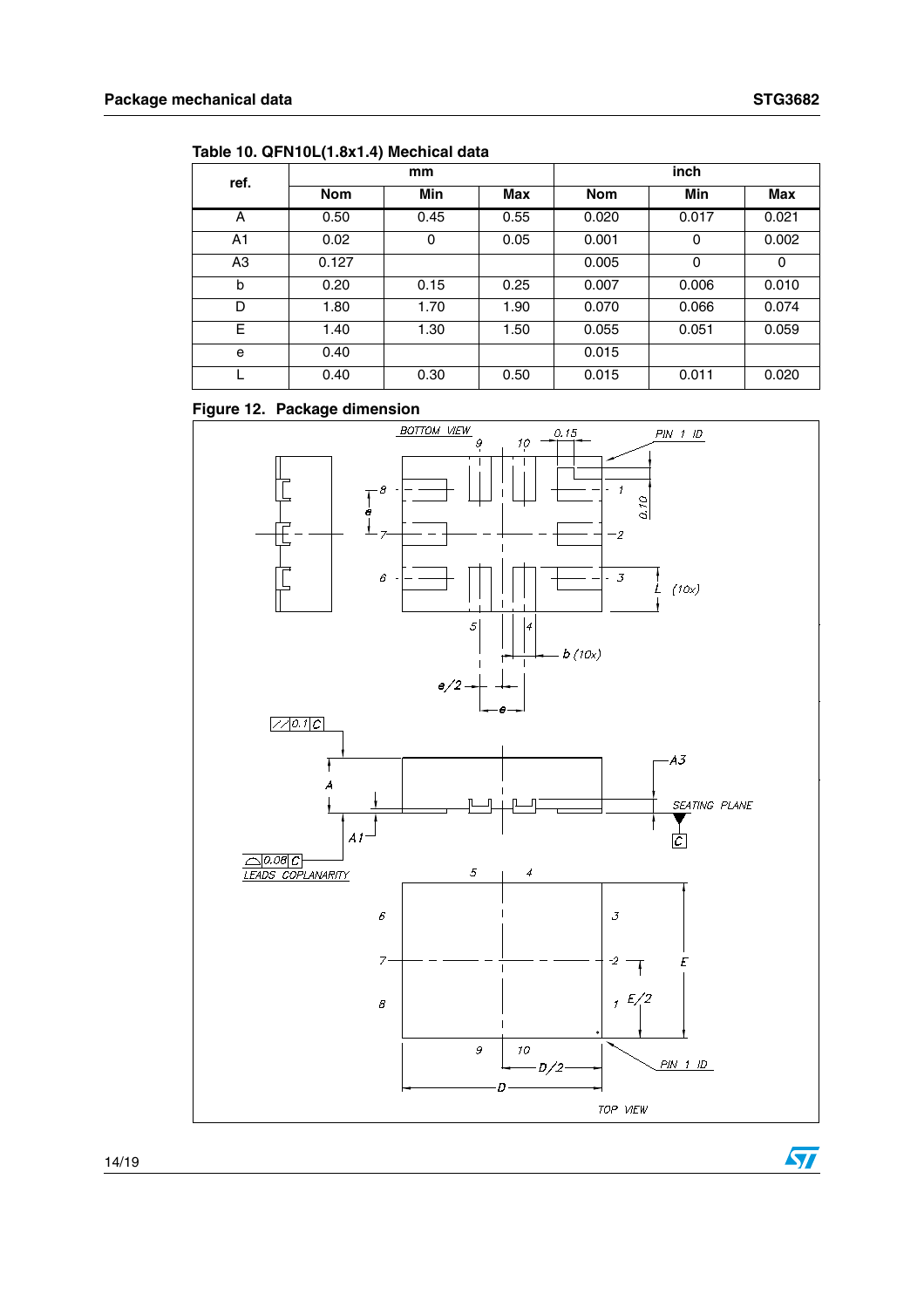

**Figure 13. QFN10L (1.8mm x 1.4mm) foot print recommendation**

**Figure 14. QFN10L (1.8mm x 1.4mm) carrier type**



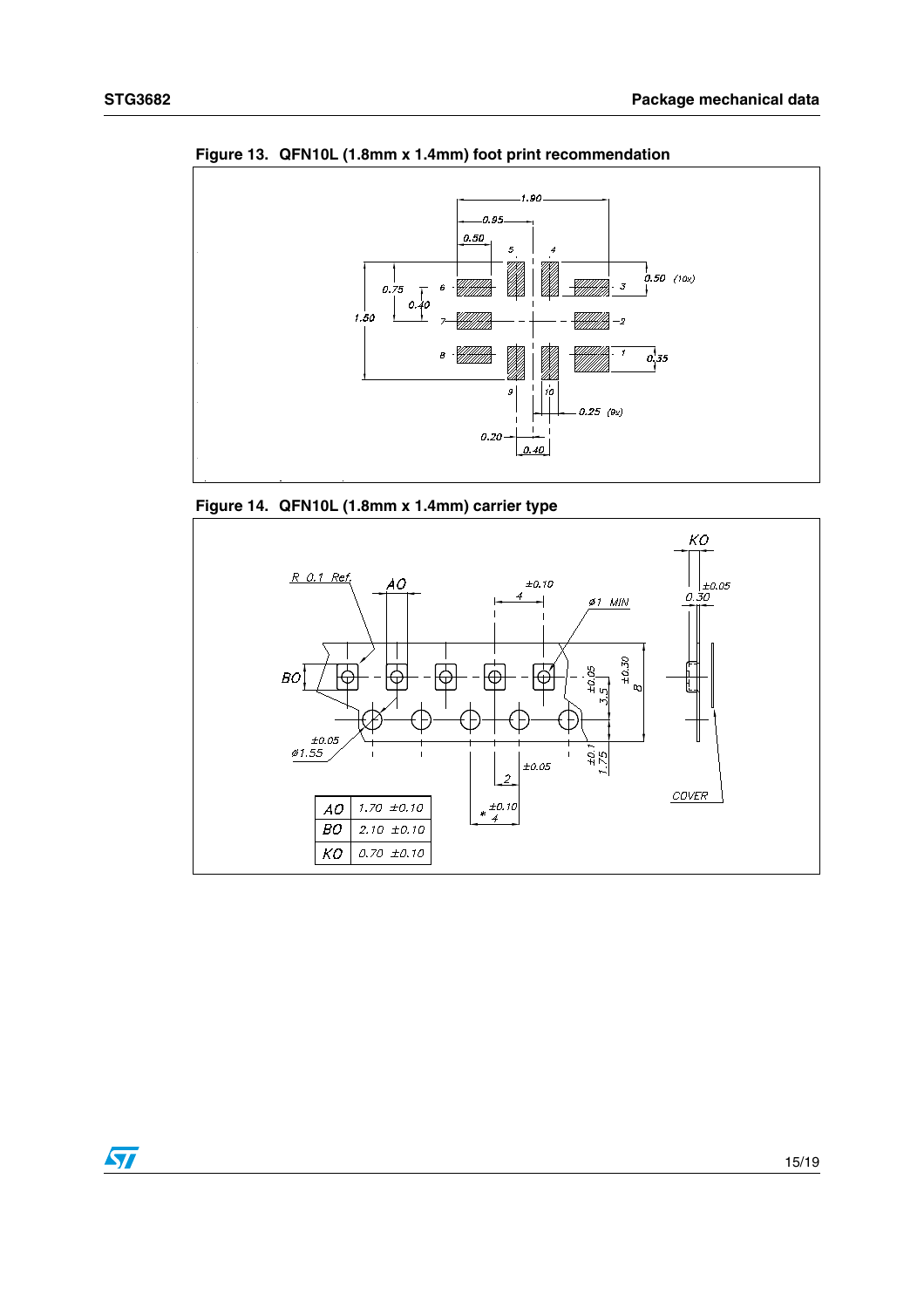

**Figure 15. QFN10L(1.8mm x 1.4mm) reel information**

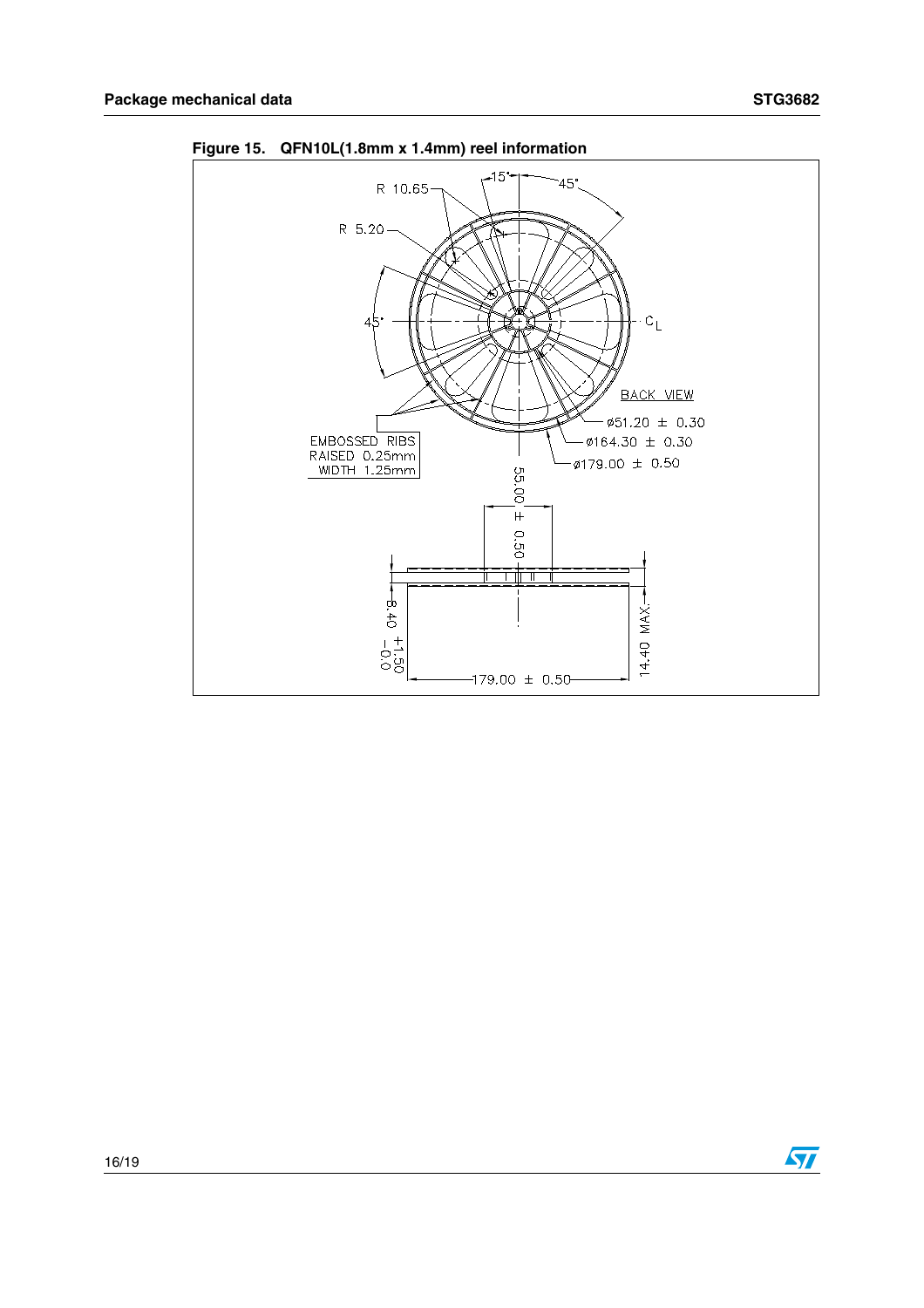

**Figure 16. QFN10L(1.8mm x 1.4mm) reel information**

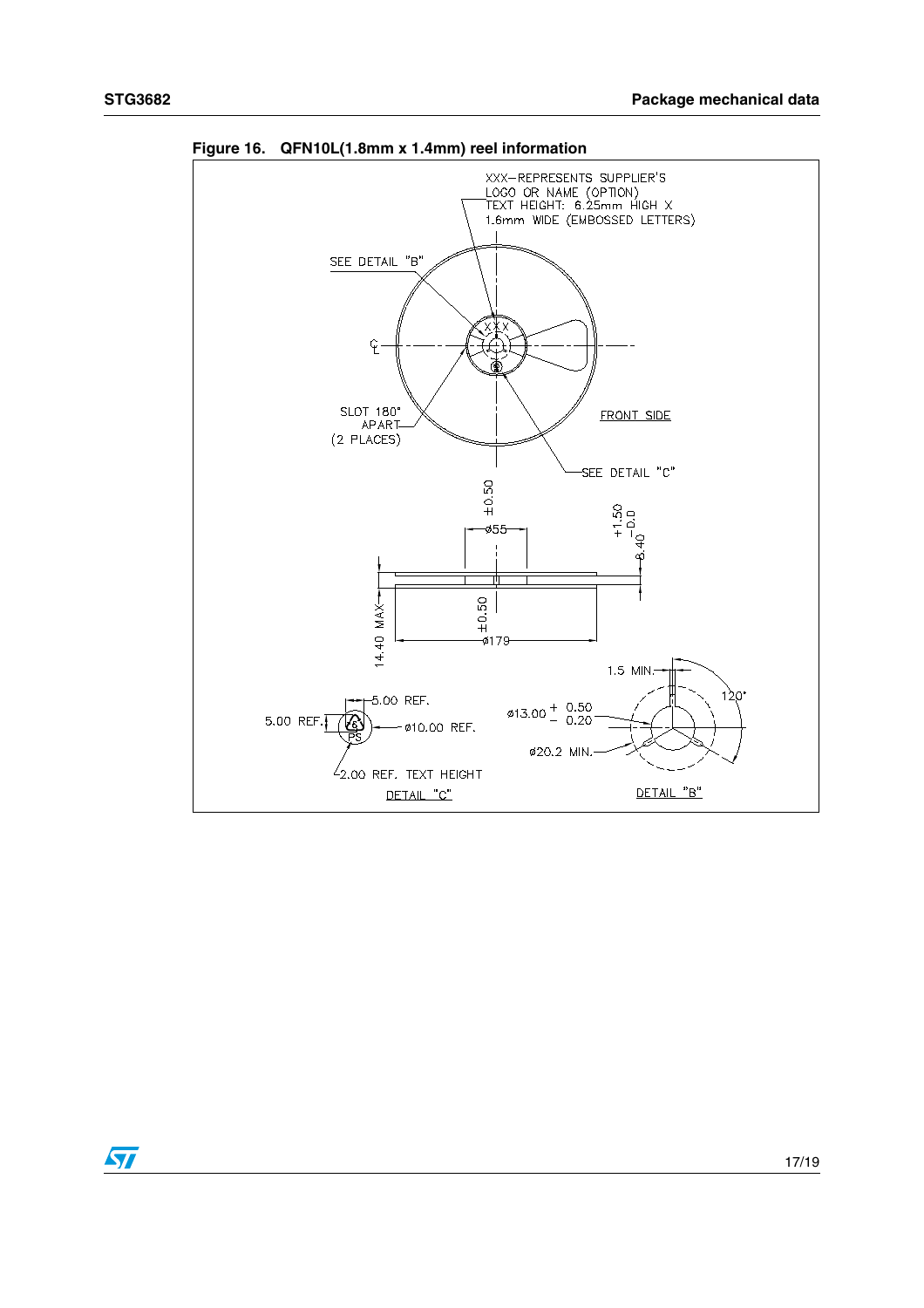## <span id="page-17-0"></span>**7 Revision history**

| Date        | <b>Revision</b> | <b>Changes</b>                                               |
|-------------|-----------------|--------------------------------------------------------------|
| 08-Jan-2007 |                 | First release                                                |
| 03-Jul-2007 |                 | Updated C <sub>ON</sub> , C <sub>OFF</sub> Table 8 on page 9 |